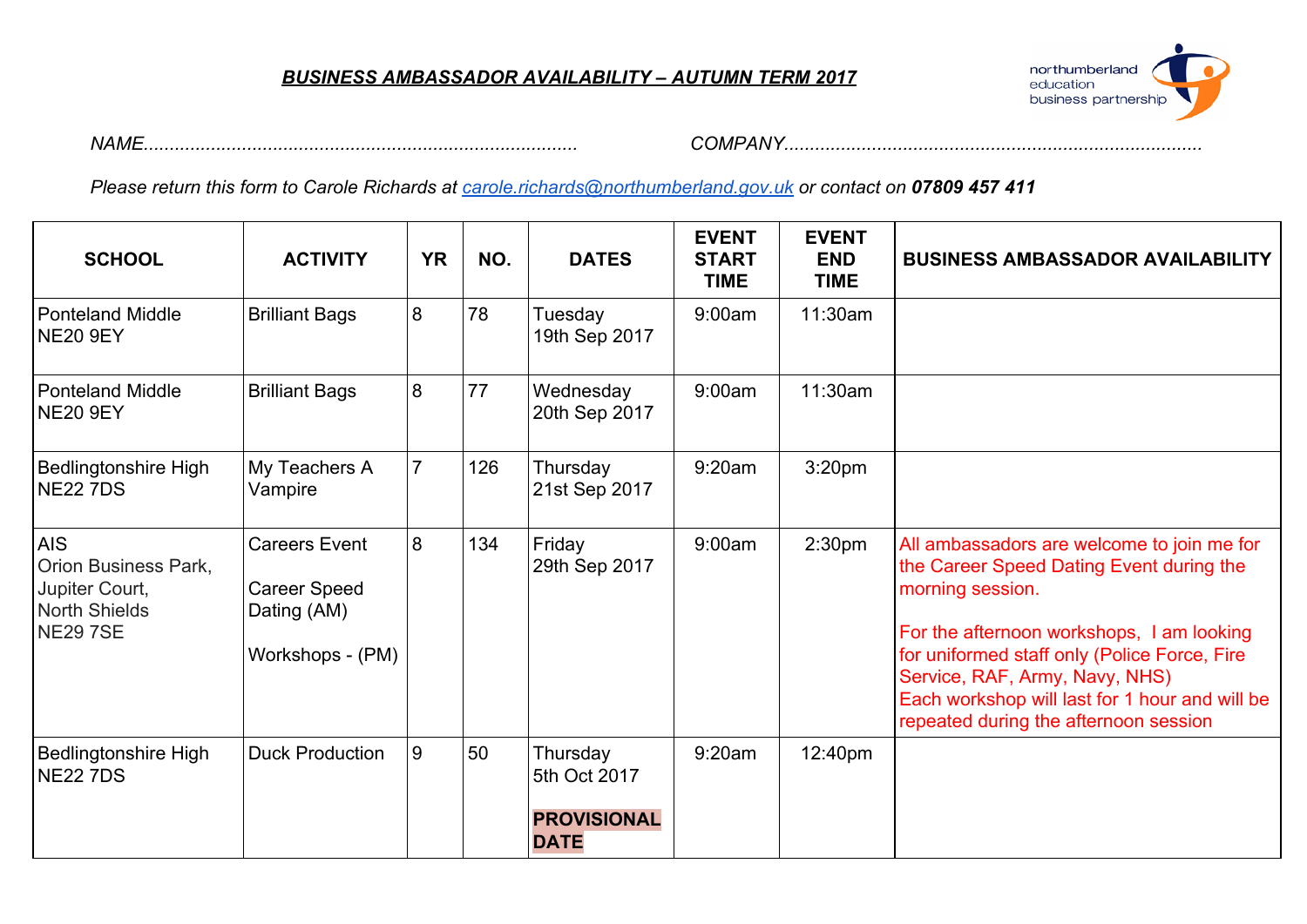| Bedlingtonshire High<br><b>NE22 7DS</b>                               | <b>Duck Production</b>           | 9               | 50       | Thursday<br>12th Oct 2017<br><b>PROVISIONAL</b><br><b>DATE</b> | 9:20am            | 12:40pm                       |  |
|-----------------------------------------------------------------------|----------------------------------|-----------------|----------|----------------------------------------------------------------|-------------------|-------------------------------|--|
| <b>Bedlingtonshire High</b><br><b>NE22 7DS</b>                        | <b>Duck Production</b>           | 9               | 50       | Thursday<br>19th Oct 2017                                      | 9:20am            | 12:40pm                       |  |
| <b>West Jesmond Primary</b><br>Newcastle Upon Tyne<br>NE2 3AJ         | <b>Tetrahedron</b>               | 3               | 45       | Tuesday<br>7th Nov 2017                                        | 9:00am            | 11:20am                       |  |
| <b>West Jesmond Primary</b><br>Newcastle Upon Tyne<br>NE2 3AJ         | <b>Tetrahedron</b>               | 3               | 45       | Thursday<br>9th Nov 2017                                       | 9:00am            | 11:20am                       |  |
| Meadowdale Academy<br>Bedlington<br><b>NE22 6HA</b>                   | <b>Clowning Around</b>           | $5\overline{5}$ | 55       | Tuesday<br>14th Nov 2017                                       | 9:10am            | 12:00pm                       |  |
| Meadowdale Academy<br>Bedlington<br><b>NE22 6HA</b>                   | <b>Clowning Around</b>           | $5\overline{5}$ | 54       | Wednesday<br>15th Nov 2017                                     | 9:10am            | 12:00pm                       |  |
| <b>Chantry Middle</b><br>Morpeth<br><b>NE61 1RQ</b>                   | <b>Tetrahedron</b><br>(2 Builds) | 6               | 66       | Friday<br>17th Nov 2017                                        | 9:00am            | 12:00pm                       |  |
| <b>Berwick Middle</b><br><b>Berwick Upon Tweed</b><br><b>TD15 1LA</b> | Cobblers<br>(2 sessions)         | $8\phantom{1}$  | 35<br>34 | Monday<br>20th Nov 2017                                        | 10:00am<br>1:00pm | 12:15pm<br>3:20 <sub>pm</sub> |  |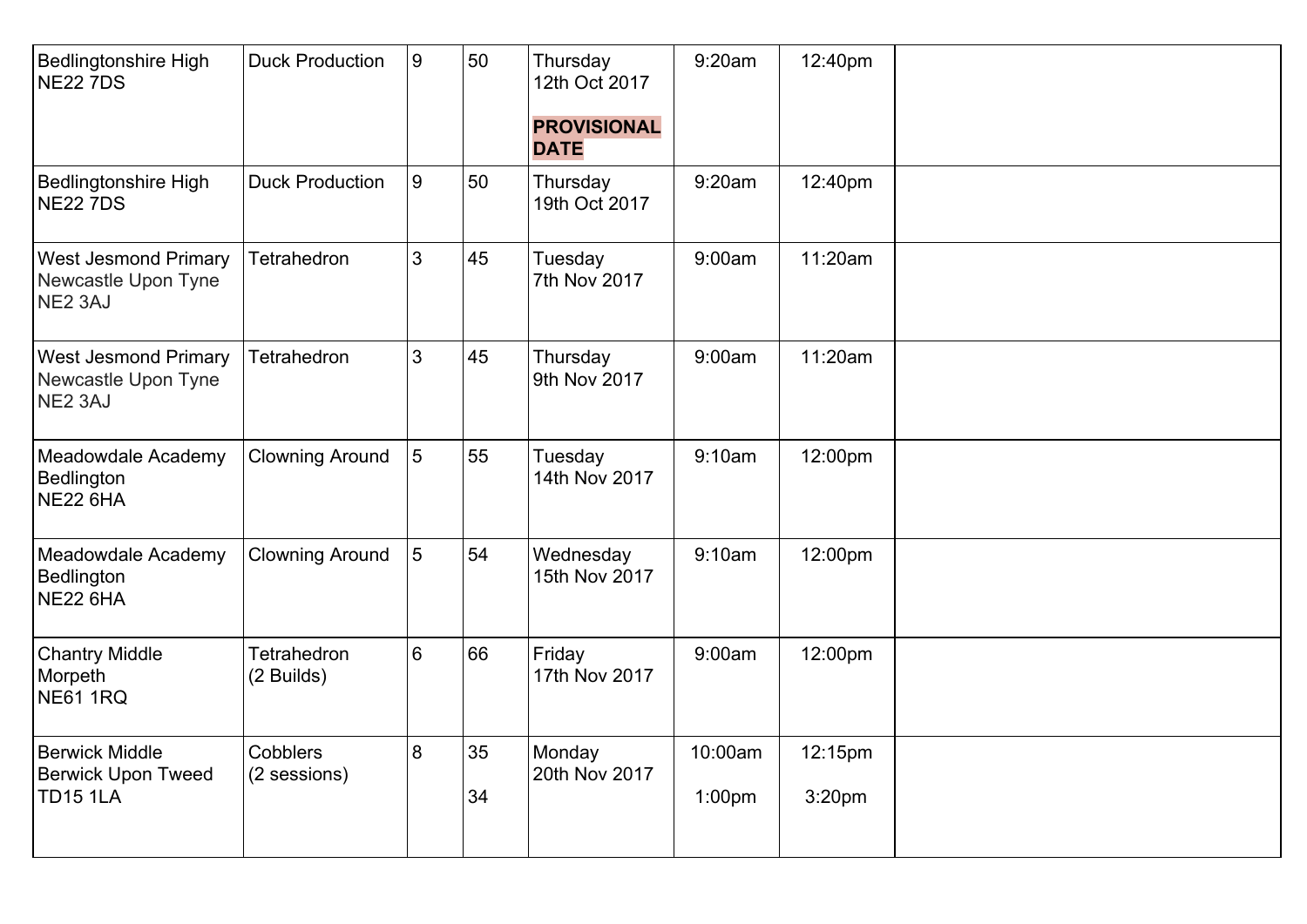| <b>Berwick Middle</b><br><b>Berwick Upon Tweed</b><br><b>TD15 1LA</b> | My Teachers A<br>Vampire                            | 6                                | 96       | Tuesday<br>21st Nov 2017   | 9:30am                       | 3:20pm                        |  |
|-----------------------------------------------------------------------|-----------------------------------------------------|----------------------------------|----------|----------------------------|------------------------------|-------------------------------|--|
| <b>Berwick Middle</b><br><b>Berwick Upon Tweed</b><br><b>TD15 1LA</b> | <b>Clowning Around</b><br>(2 sessions)              | 5                                | 51<br>50 | Wednesday<br>22nd Nov 2017 | 9:30am<br>1:00 <sub>pm</sub> | 12:15pm<br>3:20pm             |  |
| <b>Berwick Middle</b><br><b>Berwick Upon Tweed</b><br><b>TD15 1LA</b> | <b>Duck Production</b><br>Tetrahedron<br>(2 Builds) | $\overline{7}$<br>$\overline{7}$ | 62<br>62 | Thursday<br>23rd Nov 2017  | 9:00am<br>1:00pm             | 12:15pm<br>3:20 <sub>pm</sub> |  |
| <b>Chantry Middle</b><br>Morpeth<br><b>NE61 1RQ</b>                   | Tetrahedron<br>(2 Builds)                           | 6                                | 66       | Friday<br>24th Nov 2017    | 9:00am                       | 12:00pm                       |  |
| Meadowdale Academy<br>Bedlington<br><b>NE22 6HA</b>                   | <b>Brilliant Bags</b>                               | $\overline{7}$                   | 37       | Tuesday<br>28th Nov 2017   | 9:10am                       | 12pm                          |  |
| Meadowdale Academy<br>Bedlington<br><b>NE22 6HA</b>                   | <b>Brilliant Bags</b>                               | $\overline{7}$                   | 38       | Wednesday<br>29th Nov 2017 | 9:10am                       | 12pm                          |  |
| <b>Bedlingtonshire High</b><br><b>NE22 7DS</b>                        | <b>Career Speed</b><br>Dating                       | 11                               | 115      | Monday<br>30th Nov 2017    | 9:20am                       | 12:40pm                       |  |